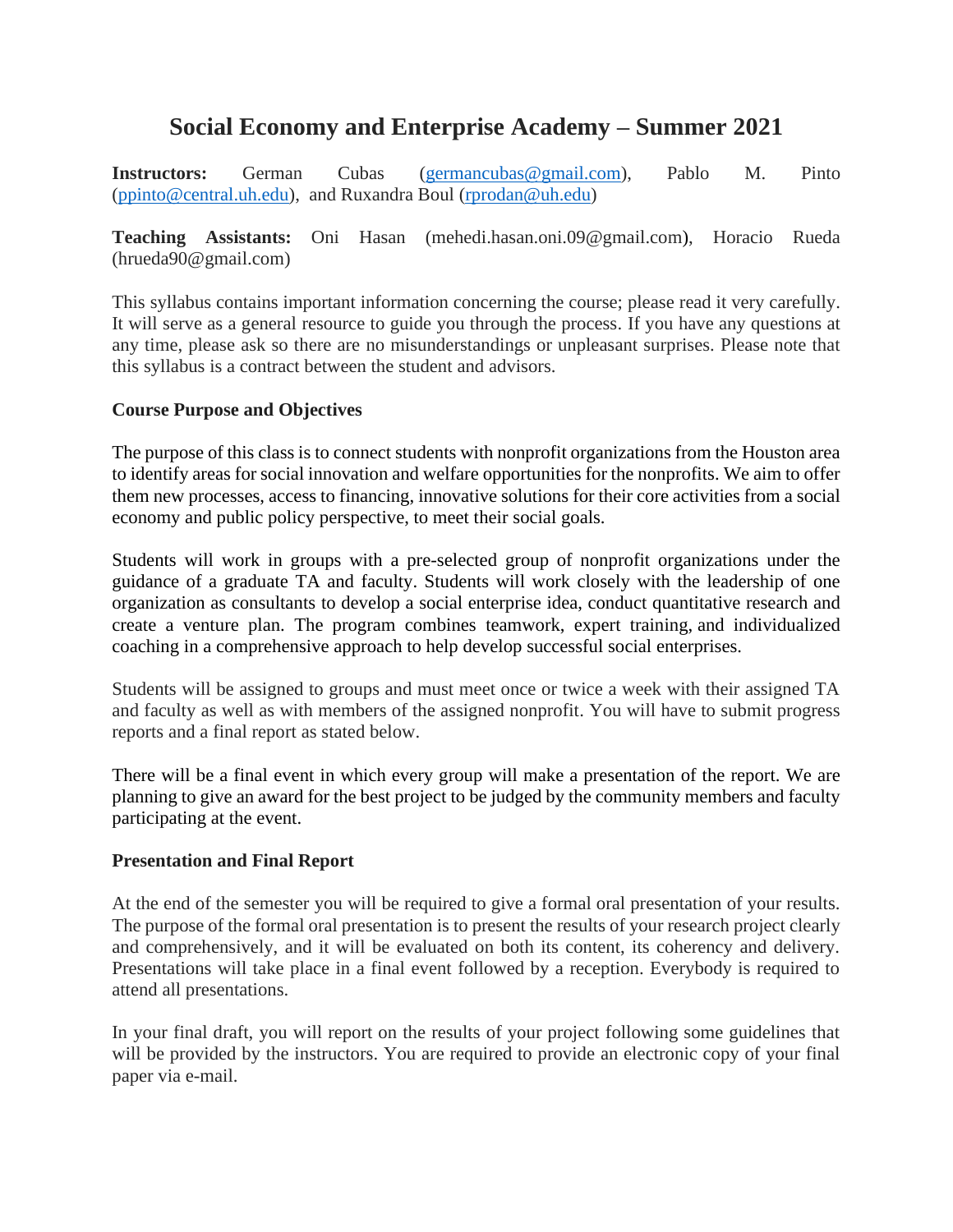### **Learning Outcomes**

Effective Communication. By identifying business opportunities, conducting market research, developing business plans through the class and effectively communicating results during the end of the semester presentation students will be able to demonstrate the ability to adapt their communication and interaction with others to address industry-relevant issues and produce professional outputs/deliverables.

Problem Solving. Using their analytical skills and critical thinking students will be able to provide solutions and generate new ideas.

Social Responsibility. Students will also be able to demonstrate a solid work ethic, professionalism and think critically about the implications of business choices and policy in a public/social service setting.

Teamwork. The students will work in teams of 3 to 5. Group work will help students to better articulate their ideas and question the ideas of others, which will help them generate possible solutions to problems. Students can expect to spend a large part of their careers working in groups, whether in committees or project teams. Employers need good team workers and better social skills will increase students' employability.

#### **Grading**

Grades will be calculated as follows:

- **20%** Attendance (including meetings with TA's, nonprofits and faculty as scheduled)
- **30%** Progress Reports (10% each)
- **25%** Oral presentation
- **25%** Final Report

The course deadlines are designed to keep you on track with your project and to help you complete the course in a satisfactory and timely manner. LATE SUBMISSIONS are not acceptable.

#### **Meetings**

Once the groups of students are formed and nonprofits are assigned (June  $10<sup>th</sup>$ ), the group begins to meet regularly. There are three different type of meetings. First, are the ones in which students participate to work together, these will be the most common. Second, students must meet with the representatives of the assigned nonprofits, these have to be coordinated on June  $10<sup>th</sup>$ , depending on the nature of the project these can be once or twice a week. Third, students must meet with the TA at least once a week. The TA will help students and answer questions on the methods and the implementation of the project, the presentation, etc. Finally, on the Fridays following the deadline for the presentation of the progress reports the students and TA must meet with faculty *by Zoom* to discuss the progress, obtain feedback and ask questions.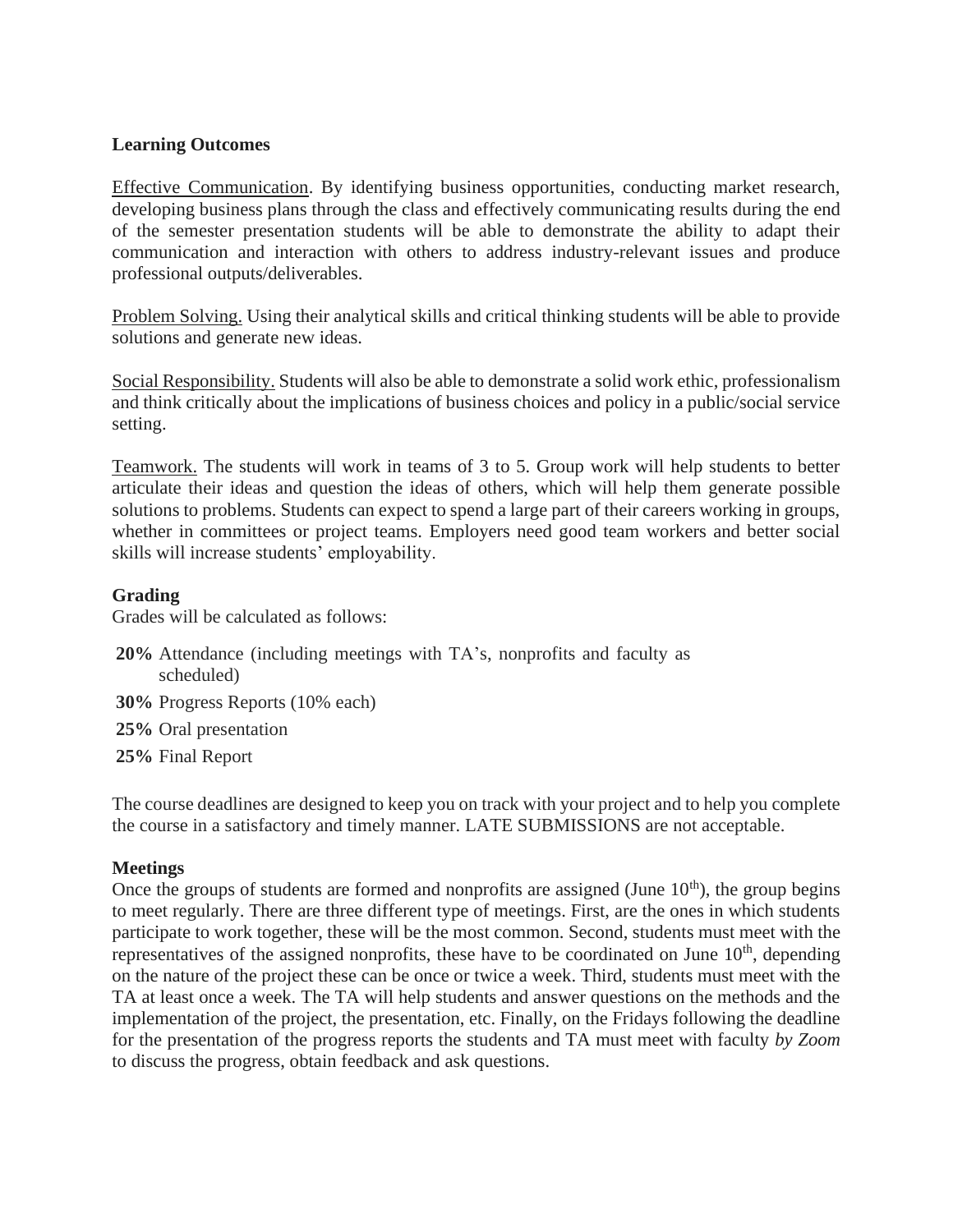#### **Important dates**

| <b>Date</b>                            | <b>Meeting/Assignment</b>                       |
|----------------------------------------|-------------------------------------------------|
| Monday, June 7th, 11 am                | Lecture 1                                       |
| Tuesday, June 8th, 11 am               | Lecture 2                                       |
| Wednesday, June 9th, 2 pm              | Lecture 3                                       |
| Thursday, June 10th, 5:30 pm           | Cases and Meeting Nonprofits                    |
| Thursday, June 17th, 11:59 pm          | Progress Report 1: Project Proposal and Plan of |
|                                        | Action (identify data and methods)              |
| Thursday, June 24th, 11:59 pm          | Progress Report 2: Preliminary results          |
| Thursday, July 2nd, 11:59 pm           | Progress Report 3: Final Results. Submission of |
|                                        | <b>Slides for Presentation</b>                  |
| Wednesday, July $7th$ , 5:30pm         | Final Event: Presentations and Reception        |
| Friday, July 9 <sup>th</sup> , 5:00 pm | Submission of Final Report (by e-mail)          |

## **Outline of Lecture**

**Lecture 1**: *The Basics of the Social Economy and The Role of Nonprofits* Part 1 (1.5 hours, Pablo M. Pinto)

- Social goals, collective action, and the scope of the social economy
- Nonprofits, their goals, and fundamental problems they face

Part 2 (1.5 hours, German Cubas)

- Facts and the main characteristics of the sector in the US

**Lecture 2**: *Measuring the Impact of Social Economy Projects and Social Economy Venture Plans* Part 1 (1.5 hours, German Cubas)

- Formulation and Evaluation Social Economy Projects: Impact Rate of Return, VANS, Impact

Part 2 (1.5 hours, Pablo M. Pinto) -Nonprofit Business and Social Economy Plan

## **Lecture 3:** Use of *Data and Econometric Methods*

(3 hours, Ruxandra Boul)

- Review of the Regression Analysis
- Introduction to Forecasting
- Introduction to Impact Evaluation: Difference-in-Difference, Randomized Controlled Trial (RCT), etc.

#### **Lecture 4**:

Part 1 (1.5 hours, German Cubas, Pablo M. Pinto and Ruxandra Boul)

- Cases and Homework

Part 2 (1.5 hours, Nonprofits Representatives) -Nonprofit Cases and Group Student Assignment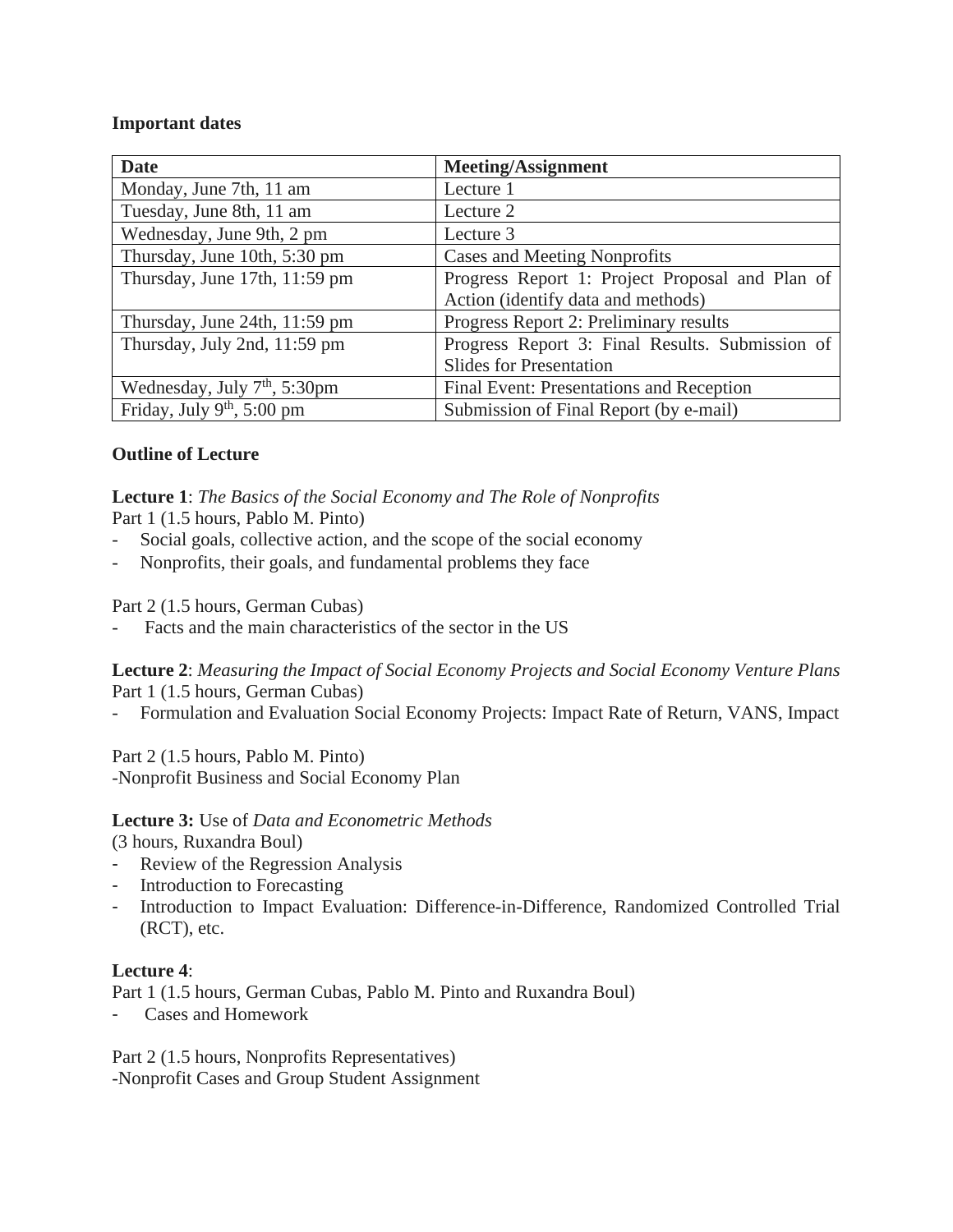#### **University Policies**

**Students with disabilities.** College of Liberal Arts and Social Sciences, in accordance with504/ADA guidelines, is committed to providing reasonable academic accommodations to students who request them. Students seeking accommodation must register with the Center for Students with Disabilities (CSD) 713-743-5400 and present approved documentation to me as soon as possible.

**Honor code.** We take UH Academic Honesty Policy very seriously. Any students who are suspected (with reasonable evidence) of cheating or who are found to have plagiarized or misrepresented their work will be given a failing grade for the task. In this course, such actions will likely earn the student a failing grade for the course (which will not be changed to a NCR grade). Remember, the integrity and reputation of your own work depends on the honesty of the entire UH academic community. For the complete UH Academic Honesty Policy please see [http://www.uh.edu/academic-honesty-undergraduate.](http://www.uh.edu/academic-honesty-undergraduate)

**Student conduct policy** CLASS students are expected to abide by the University of Houston's Code of Student Conduct:<http://www.uh.edu/dos/behavior-conduct/student-code-ofconduct/>

**Counseling and psychological services** Counseling and Psychological Services (CAPS) can help students who are having difficulties managing stress, adjusting to college, or feeling sad and hopeless. You can reach CAPS [\(www.uh.edu/caps\)](http://www.uh.edu/caps)) by calling 713-743-5454 during and after business hours for routine appointments or if you or someone you know is in crisis. No appointment is necessary for the "Let's Talk" program, a drop-in consultation service at convenient locations and hours around campus. [http://www.uh.edu/caps/outreach/lets\\_talk.html](http://www.uh.edu/caps/outreach/lets_talk.html) 

**Excused absence policy.** Regular class attendance, participation, and engagement in coursework are important contributors to student success. Absences may be excused as provided in the University of Houston [Undergraduate Excused Absence Policy](http://catalog.uh.edu/content.php?catoid=36&navoid=13956) for reasons including: medical illness of student or close relative, death of a close family member, legal or government proceeding that a student is obligated to attend, recognized professional and educational activities where the student is presenting, and University-sponsored activity or athletic competition. Additional policies address absences related to [military service,](http://publications.uh.edu/content.php?catoid=34&navoid=12714) [religious holy days,](http://publications.uh.edu/content.php?catoid=34&navoid=12495) [pregnancy and related](https://uhsystem.edu/compliance-ethics/_docs/sam/01/1d7.pdf)  [conditions,](https://uhsystem.edu/compliance-ethics/_docs/sam/01/1d7.pdf) and [disability.](https://uhsystem.edu/compliance-ethics/_docs/sam/01/1d9.pdf)

**Incompletes.** The official policy on incompletes, from the Undergraduate Catalog, states that the grade of "I" is given "when students a) are currently passing a course or b) still have a reasonable hope of passing in the judgment of the instructor, but for non-academic reasons beyond their control have not completed a relatively small part of all requirements."  A student with an F average who would have to get a 100 on the final to pass does not have a "reasonable hope" of passing; a student who has already missed exams or papers and is also unable to take the final exam or complete a final paper is NOT missing only a "relatively small part" of the requirements. Finally, having a lot of work to do is not a "non-academic" reason beyond the student's control.